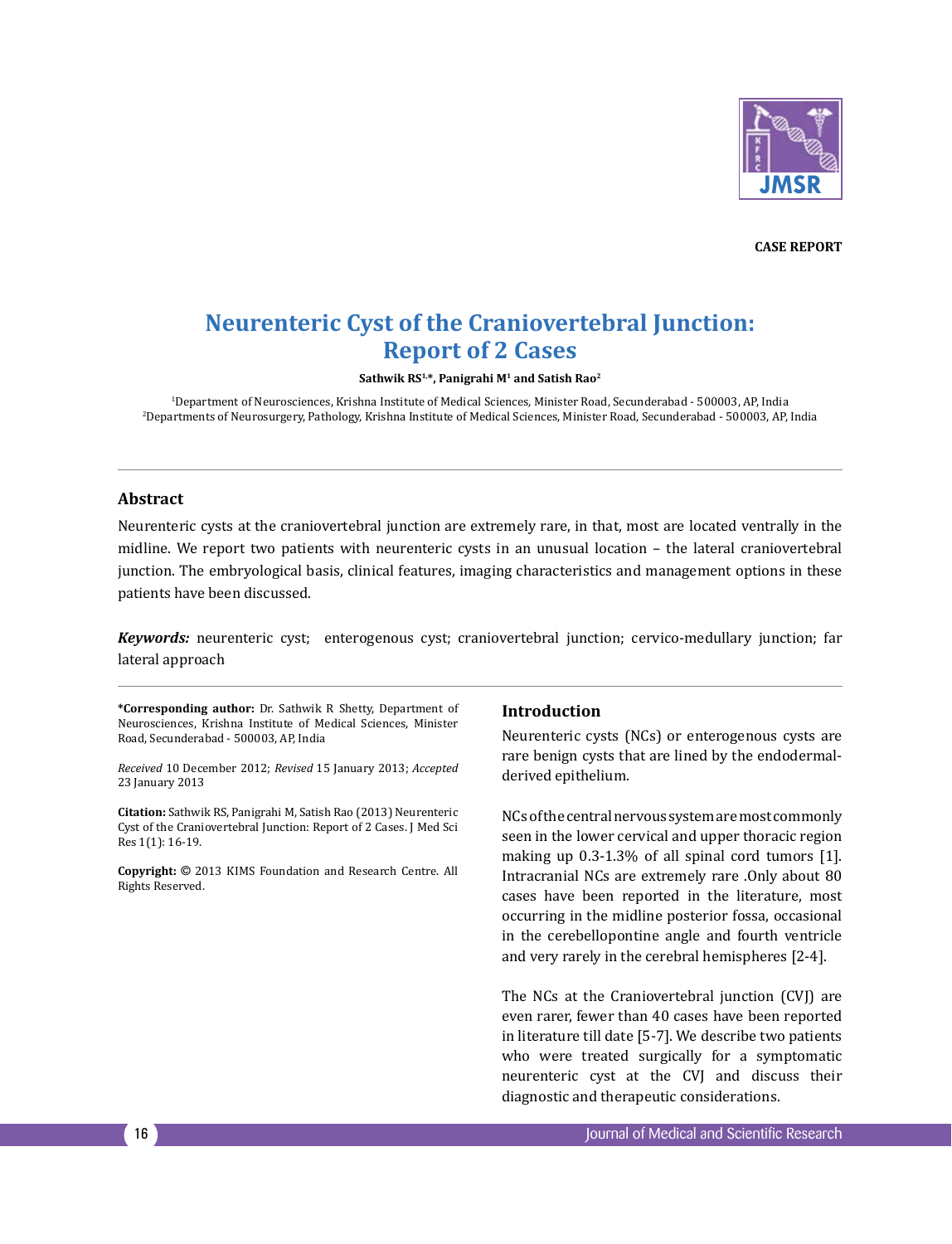#### **Case reports**

# **Case 1**

A 7 year old girl presented with complaints of gradually progressing neck pain of 7 months duration. The pain was localised in the neck and was aggravated with neck movements. On examination, she had no focal neurological deficits and her laboratory investigations were normal. The MRI done revealed an intradural extramedullary lesion extending from C1 to C4 region, located ventrolateral to the upper cervical cord (Figure 1). The patient underwent C1, C2 hemilaminectomy and subtotal excision of the lesion. Post operatively, the patient had relief from neck pain. The Histopathological examination (HPE) was suggestive of NC.

The patient was advised regular follow-up. However, the patient had recurrence of symptoms 6 months post-surgery and a repeat MRI done showed recurrence of the lesion. The patient was re-operated .This time, a right far lateral approach was taken to facilitate access to the cyst located ventral to the upper cervical nerves. The cyst was decompressed and the cyst wall was completely excised (Figure 2). Post–operative period was uneventful. The HPE showed a cyst lined by columnar mucinous epithelium (Figure 3).

#### **Case 2**

A 36 year old lady presented with complaints of intermittent right sided headache of 2 years duration with a 20 day history of diplopia, mild deviation of angle of the mouth to the left and decreased hearing in the right ear. Neurological examination revealed right 6th, 7th and 8th nerve paresis with cerebellar ataxia. Audiological investigation revealed a right sensorineural hearing loss. An MRI of the brain showed an extra axial lesion in the right cerebellomedullary cistern measuring 4 × 3 × 2.5 cms extending from lower clivus upto the rim of foramen magnum (Figure 4). The various possibilities considered were neurenteric cyst, epidermoid or dermoid cyst.

The patient was placed in the left lateral position, and a right far lateral approach was taken. Intraoperatively, a thin walled cyst was seen located ventral to the lower cranial nerves and extending from the 7th-8th complex up to the foramen magnum and extending into the jugular foramen. The cyst was decompressed by puncturing the cyst

wall and aspirating its thick yellow contents. The cyst wall was gently separated and excised under NIM monitoring (Figure 5). The surgical cavity was irrigated with steroid impregnated saline. The postoperative period was uneventful.

The HPE was suggestive of NC with cyst wall lined with pseudostratied ciliated columnar epithelium (Figure 6).

## **Discussion**

The Neurenteric cyst is an unusual congenital cyst of endodermal origin, particularly rare at the CVJ [5].

#### **Embryology**

NCs are thought to result from the disorder in the separation of the ectodermally derived spinal cord and the endodermally derived foregut during the closure of the neurenteric canal. Although this theory explains the appearance of spinal NCs caudal to the clivus (which is the cranial margin of the endoderm in embryos) as in Case 1, it does not explain the presence of intracranial NCs or NCs rostral to the clivus as in Case 2. There are several theories as to the origins of intracranial NCs. Cheng et al. [8] suggested that they result from the rostral closure of the notochord by the mesenchyme forming the clivus. Graziani et al [9] suggested that intracranial NCs are remnants of Seessel's pouch, a transient out-pouching of the oro-haryngeal membrane at the cranial end of the foregut. This latter theory is supported by the fact that NCs share several immunohistochemical staining characteristics with Rathke's and colloid cyst. All three are positive for cytokeratin, EMA, CEA and negative for GFAP. NCs, in addition, are positive for CA19-9 [2]. However, these theories do not explain laterally positioned intracranial NCs. Kulkarni et al. [10] put forth the theory of variable regression of endodermal-ectodermal adhesions at the cephalic end of the notochord which could explain the laterally positioned NCs rostral to the clivus.

#### **Clinical features**

Most CVJ NCs are located ventrally in the midline, anterior to the brainstem [7]. In our patients the NCs were atypically located - laterally at the craniovertebral junction. Clinically, CVJ NCs can either mimic spinal NCs (relapsing and progressive myelopathy) or they can mimic intracranial NCs and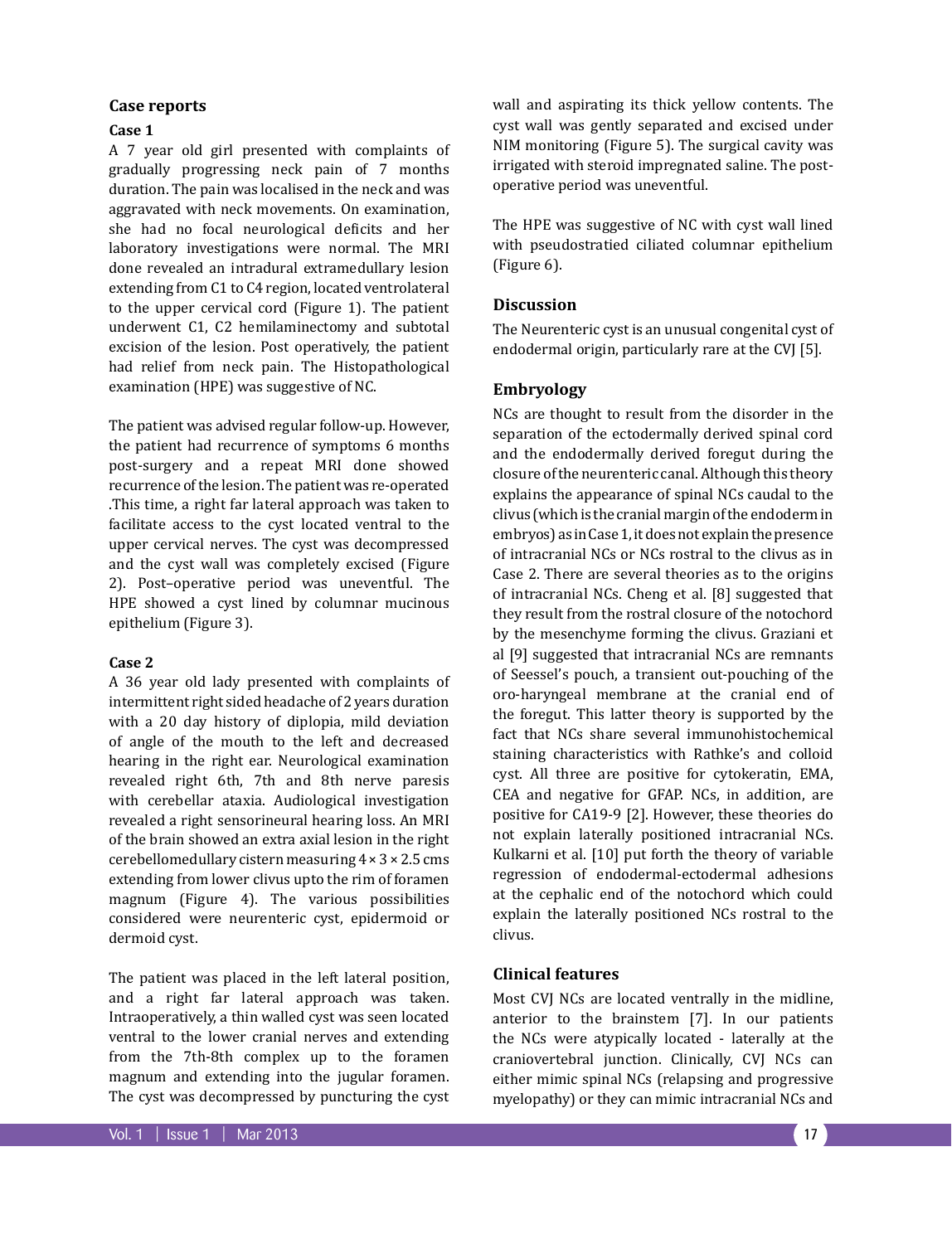present with symptoms from mass effect (headaches, cranial nerve involvement, gait disturbances and long tract signs) or inflammation (recurrent aseptic meningitis). Both our patients presented with symptoms secondary to progressive direct mass effect.

# **Imaging**

Neurenteric cysts can exhibit variable signal intensity characteristics depending upon the protein content of the cyst fluid. They can be either hypo, hyper or isodense on the CT scan. Most NCs are proteinaceous. On an MRI they are iso to slightly hyperintense to CSF on T1W images and typically very hyperintense on T2W and FLAIR images. They may show a mild restriction on diffusion-weighted images with occasional cyst wall enhancement on contrast [2]. The imaging characteristics in our patients were typical of neurenteric cysts except for the unusual location.

Unlike spinal NCs, intracranial and CVJ NCs are rarely associated with bony abnormalities [2] Only two cases of CVJ NCs have been reported to have associated bony anomalies [5] No associated bony anomalies were seen in our patients.

The differential diagnosis for CVJ NCs includes arachnoid cyst, epidermoid cyst, dermoid cyst, Rathke's cleft cyst and schwannoma. Although a CT can exclude arachnoid and ependymal cysts (isodense to CSF); an MRI may be helpful in ruling out epidermoids (restricted diffusion), dermoid cysts (with fat suppression) and schwannomas (which enhance strongly). Only a pathologic examination using immunohistochemical staining can make a definitive diagnosis of NC.

# **Surgical approach**

Neurenteric cysts are mostly located in front of the neural axis. The ideal approaches to NCs at the CVJ would be the the transcondylar or a far-lateral approach.6 Other approaches that have been employed are transoral, transclival endoscopic endonasal approach (EEA), suboccipital, retrosigmoid and subtemporal approaches [1] If an appropriate surgical approach is not employed, there is a high probability of subtotal resection and subsequent recurrence as seen in our patient (Case 1). By employing the far lateral approach we were

able to achieve total excision in both our patients. For ventrally located NCs, the transcondylar approach might be ideal.

The best outcomes are associated with total removal of the cyst wall. The residual cyst wall is said to have proliferative potential and can also rarely undergo malignant transformation [11, 12] If the remnant walls are large enough to overlap, resealing of the remnant cyst wall can occur with subsequent expansion of the cyst either by cyst epithelial secretion or by osmotic CSF accumulation. This was probably the cause of recurrence in our patient (Case 1). Hence, total excision should be the goal. However, if the cyst wall is densely adherent to the surrounding neurovascular structures, sub-total excision may be a reasonable option. During the operation, if small pieces of the remaining cyst wall can be distinguished from the arachnoid membrane and electrocoagulated to shrink them, overlapping can be avoided, thereby decreasing the chances of recurrence. Neither radiation nor chemotherapy has been recommended [3].

Despite the apparent total cyst wall removal, a delayed recurrence is possible. Signs of aseptic meningitis or increasing levels of CA19-9 in the CSF are possible indicators of recurrence [3, 4]. This necessitates extended serial follow-up imaging [4] for at least 10 years following surgery [13] and reoperation should be considered in cases of recurrence.

In conclusion, CVJ NCs are rare lesions often mimicking other cystic lesions on neuroimaging. The incidence of intracranial and CVJ NCs are gradually increasing. It is therefore important to be familiar with the clinical characteristics, imaging features and management options of NCs.

# **References**

- 1. Wei Shi MD, Da-Ming Cui MD, Jin-Long Shi MD, Zhi-Kai Gu MD, Shao-Qing Ju MD, and Jian Chen MD Microsurgical Excision of the Craniocervical Neurenteric Cysts by the Far-Lateral Transcondylar Approach: Case Report and Review of the Literature. Skull Base 2010, 20:435–442.
- 2. Preece MT, Osborn AG, Chin SS, Smirniotopoulos JG. Intracranial neurenteric cysts: imaging and pathology spectrum. AJNR Am J Neuroradiol 2006, 27:1211-1216.
- 3. Chaynes P, Bousquet P, Sol JC. Recurrent intracranial neurenteric cysts. Acta Neurochir 1998, 140: 905-911.
- 4. Fujita T, Kayama T, Saito S, Yamakawa M, Nakai O. Immunohistochemical detection of tumor marker in recurrent clivus enterogenous cyst:case report. Neuro l Med Chir (Tokyo) 1997, 37:479-482.